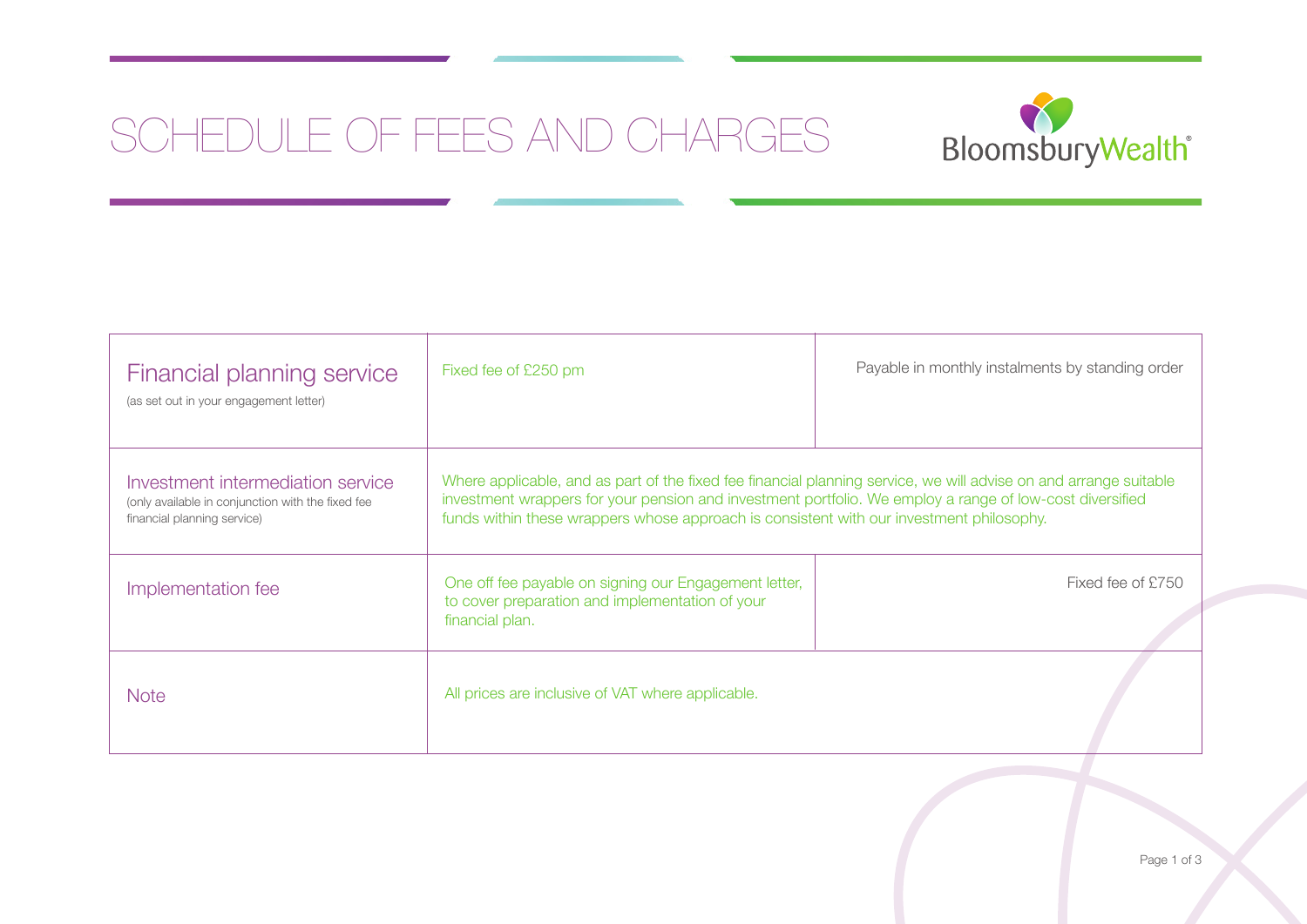# SCHEDULE OF FEES AND CHARGES SCHEDULE OF FEES AND CHARGES



| Advice and arrangement of:                                                                                                                 |                                  |                                                                                                                                                                                                            |
|--------------------------------------------------------------------------------------------------------------------------------------------|----------------------------------|------------------------------------------------------------------------------------------------------------------------------------------------------------------------------------------------------------|
| - Annuity                                                                                                                                  | - £5 per £1,000 purchase price   |                                                                                                                                                                                                            |
| - Non-standard investment<br>(EIS, VCT, SEIS, BPRA, social impact<br>investments etc.)                                                     | - £5 per £1,000 invested         | All transactions are arranged on nil<br>commission terms<br>The flat fee is payable in advance and<br>non-refundable<br>The value-related fee is only payable when the<br>investment or policy is effected |
| - Life and/or critical illness policy                                                                                                      | $-$ £25 per £10,000 of cover     |                                                                                                                                                                                                            |
| - Income protection                                                                                                                        | - £20 per £1,000 of annual cover |                                                                                                                                                                                                            |
| - Investment-linked tax structures<br>(e.g. investment bond, non-UK pension,<br>purchased life annuity, family investment<br>company etc.) | - Fixed fee by agreement         |                                                                                                                                                                                                            |
| General consultancy<br>(where not covered under financial planning service)                                                                | <b>Time based</b>                | No time-based fees will be charged unless we<br>have quoted you an estimate and you have<br>confirmed that you wish to proceed                                                                             |